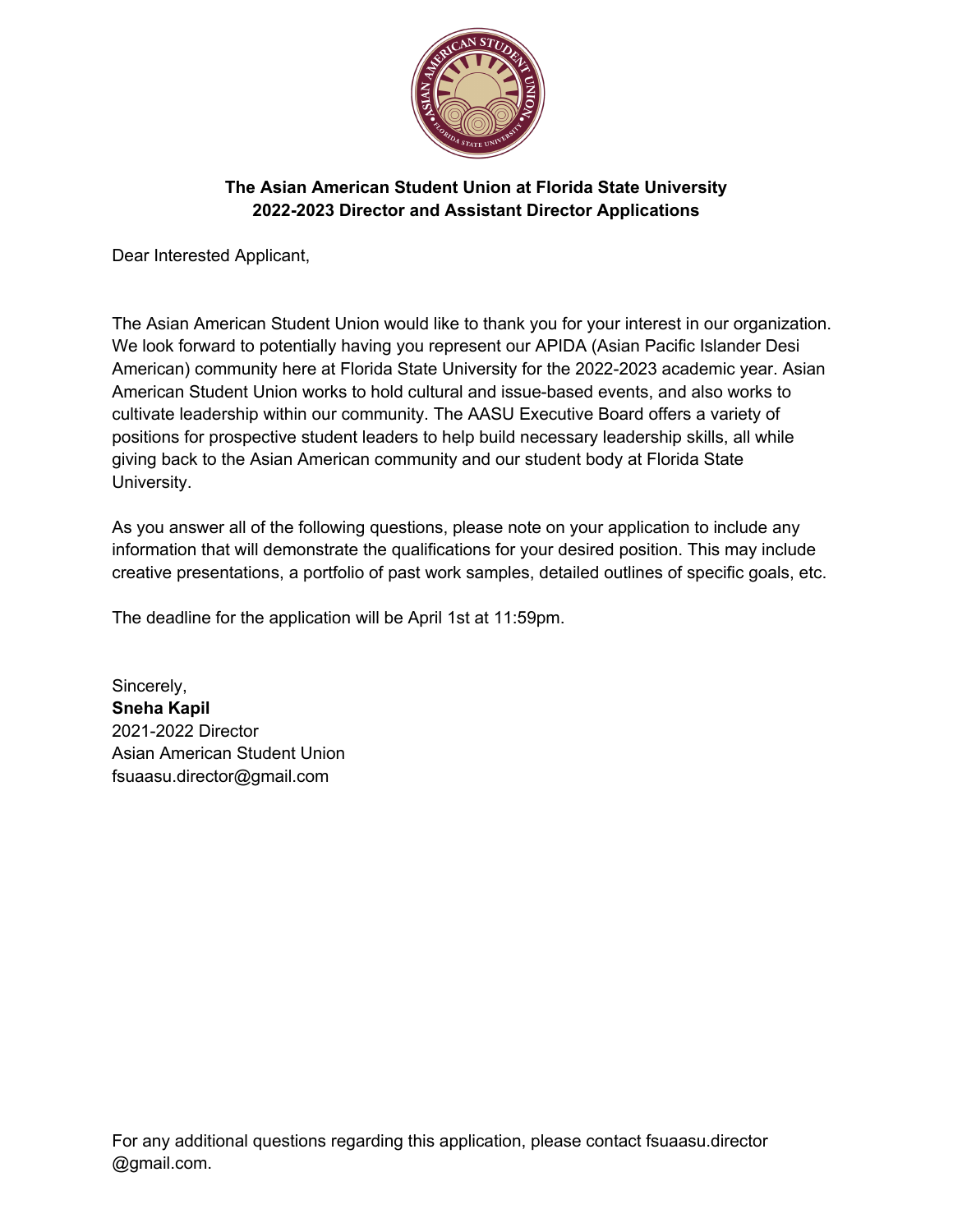

Name: FSU Email: Phone:

Director ("Choose one" option) Assistant Director ("Choose one" option)

Position Descriptions

**Director** – This position is responsible for the agency's daily operation, be the Executive head of all functions, meetings, or any related activities concerning the AASU, with the approval of the Board, Make and execute decisions on policy, procedure, programs and activities with the advice of the Board. The Director shall preside over all Board, informational and general membership meetings and shall have the authority to call such meetings. This position shall execute and be responsible for submitting in a timely manner, all budget requests and other forms, documents and reports as required as well as reserve the right to delegate responsibilities to other Board members, within their respective positions, necessary for the growth of the AASU.

**Assistant Director** – Exercise the authority and duties of the Director in the absence of the Director. This position shall oversee all ad hoc and standing committees, assist the Director with the agency's daily operation, and update the Board with any new information and changes concerning AASU-related activities, functions and meetings. The Assistant Director will work with affiliate leadership and conduct monthly meetings set at least a week in advance, and act as a liaison between all of the affiliates of AASU, and set up internal affairs meetings as needed.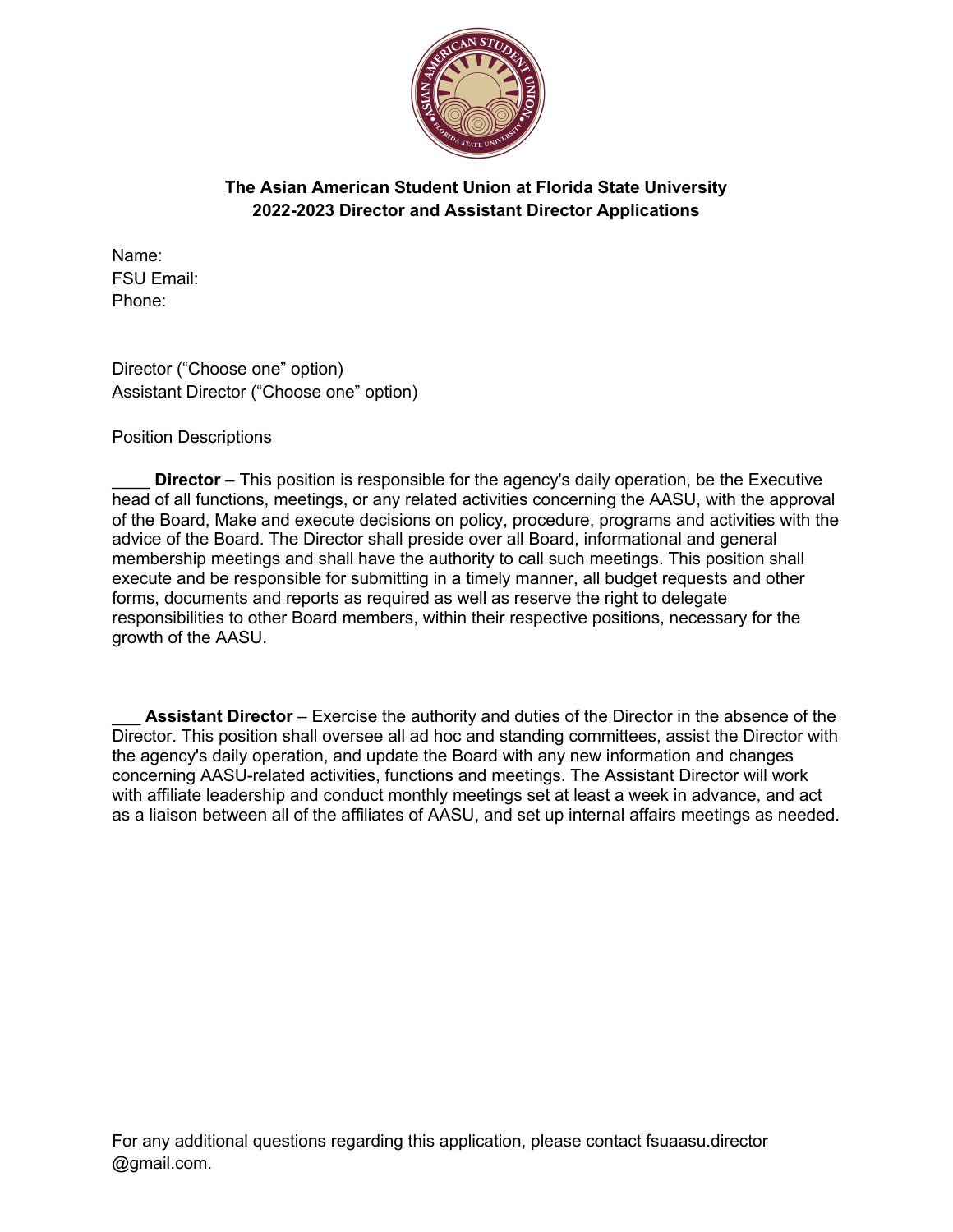

**The Asian American Student Union at Florida State University 2022-2023 Director and Assistant Director Applications Please answer the following questions in 100-250 words.**

**Why are you applying for AASU executive board, and what past experiences have prepared you to be successful if you are selected? Feel free to include the same information from the SGA application.**

**Please provide a minimum of three goals you have for the position, and a detailed description of how you plan to accomplish each.**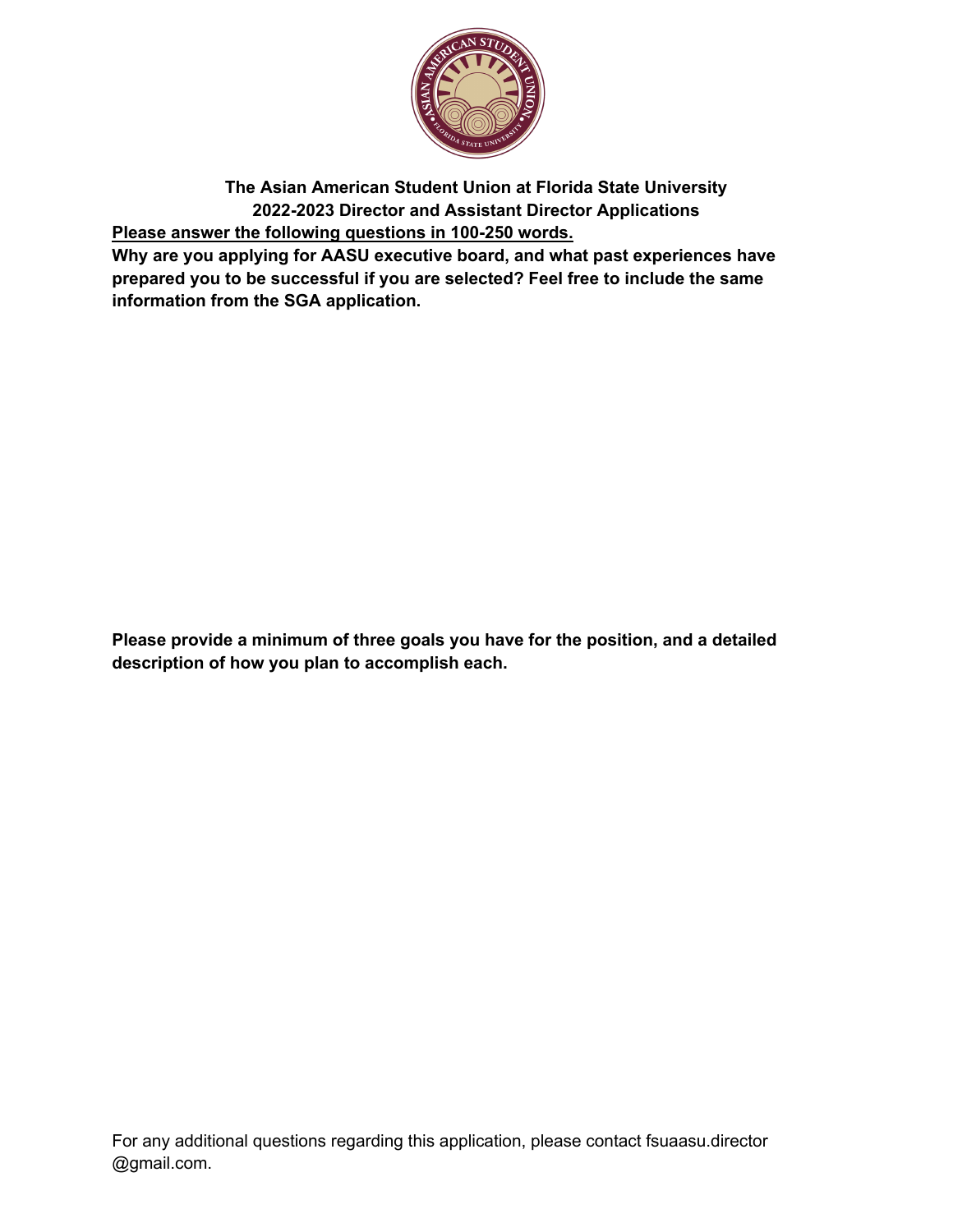

**What is one APIA (Asian Pacific Islander American) issue that concerns you, and why? How do you wish to address this specific issue?**

**Being a part of an executive board involves more than completing the requirements of the job description. In your own words, what does being a member (specifically a director) of an executive board mean to you?**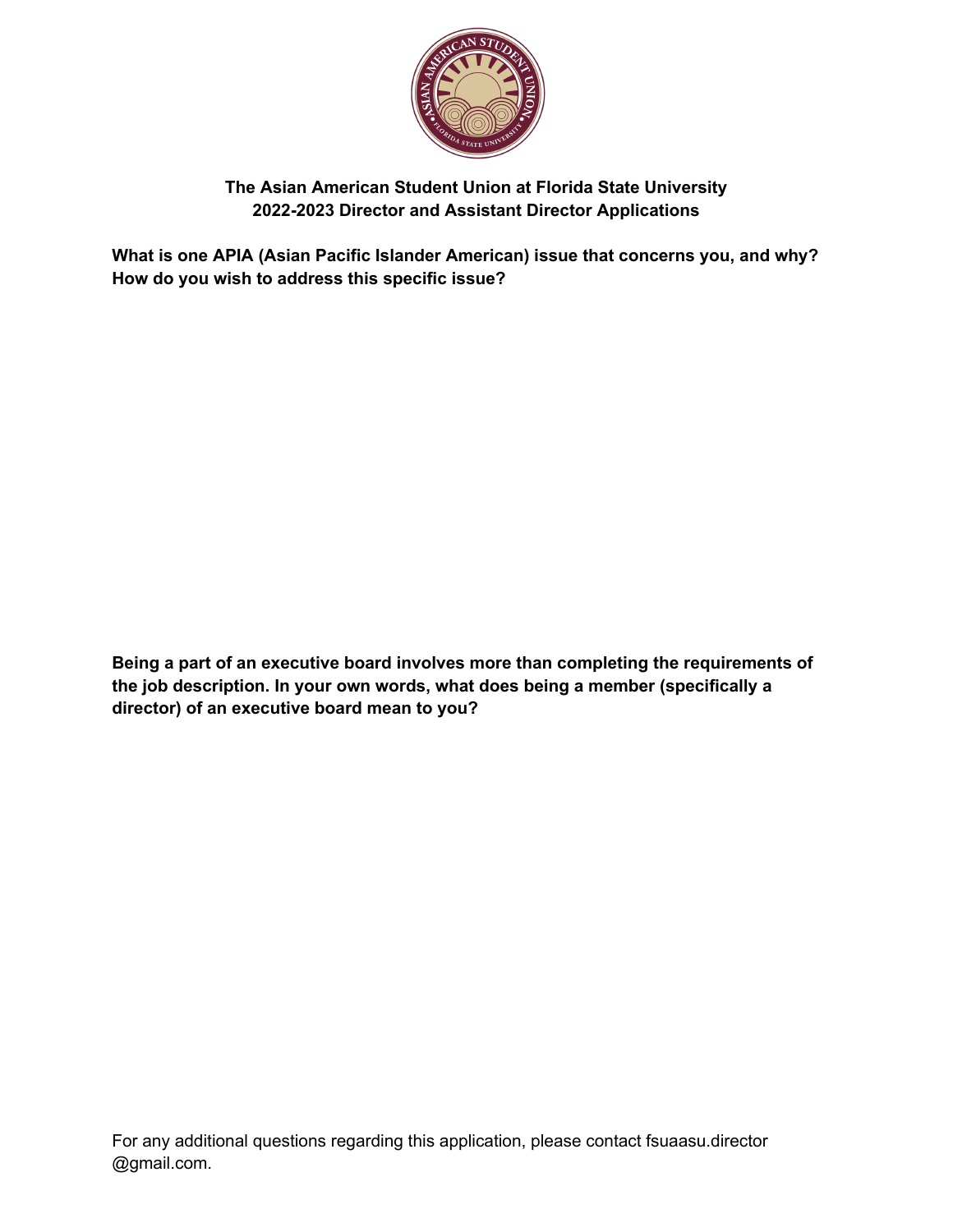

**The Asian American Student Union at Florida State University 2022-2023 Director and Assistant Director Applications Please describe your view of the ideal relationship between AASU and our affiliated organizations.** 

**Please describe your view of the ideal role that AASU should strive to hold within the Florida State University campus life.**